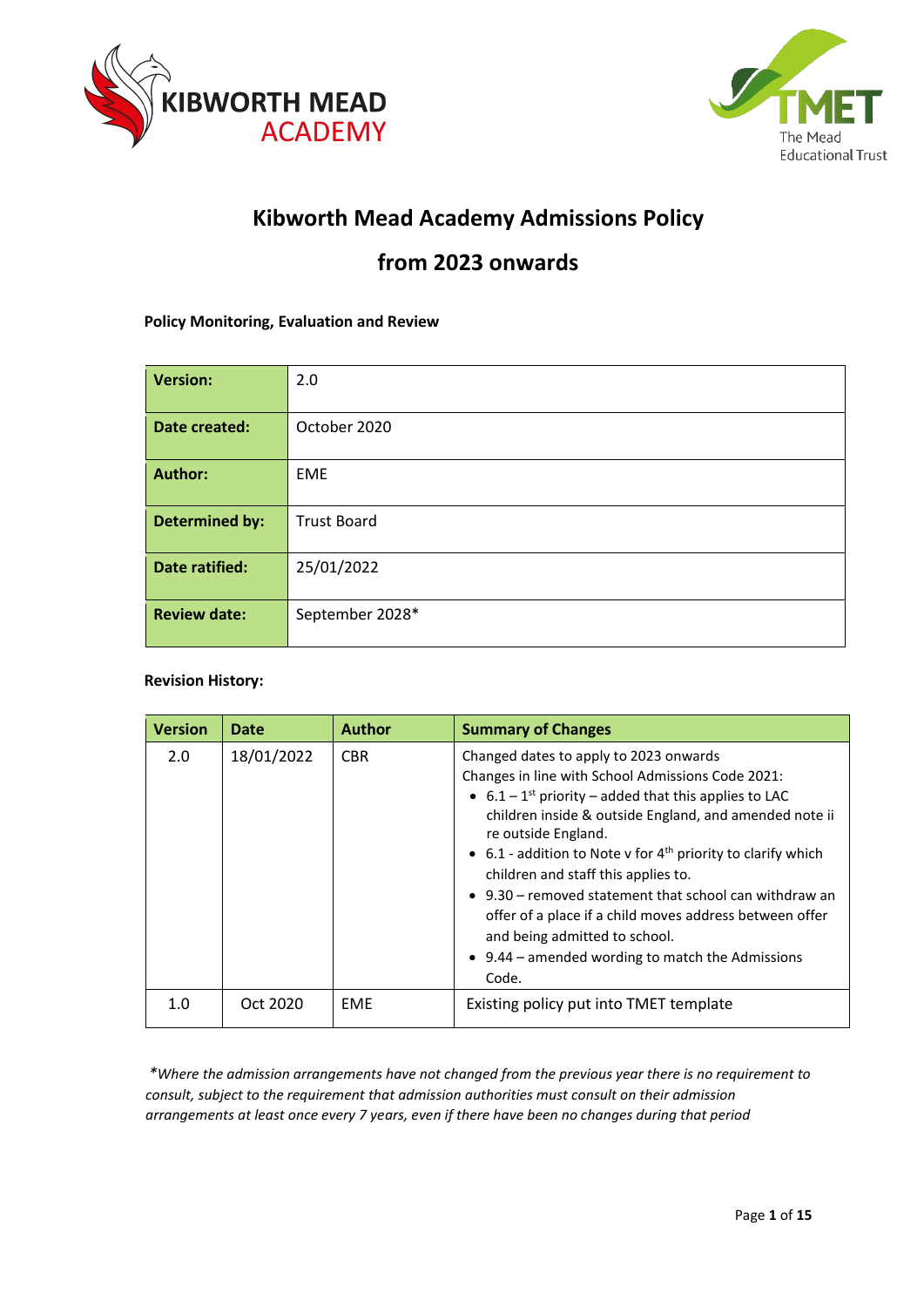| <b>CONTENTS</b> |                                                                               |                   |           |  |  |  |
|-----------------|-------------------------------------------------------------------------------|-------------------|-----------|--|--|--|
|                 | <b>Section</b>                                                                | <b>Paragraphs</b> | Page      |  |  |  |
| $\mathbf{1}$    | <b>Principles</b>                                                             | $1.1 - 1.4$       | 3         |  |  |  |
| 2               | <b>Legal Position &amp; Other Requirements: Summary</b>                       | $2.1 - 2.14$      | $3 - 4$   |  |  |  |
| 3               | <b>Secondary School Admissions</b>                                            | $3.1 - 3.4$       | $4 - 5$   |  |  |  |
| 4               | Applications During the School Year/Mid-Year Applications Outside the         | $4.1 - 4.4$       | 5         |  |  |  |
|                 | <b>Normal Round (all year groups)</b>                                         |                   |           |  |  |  |
| 5               | Parental Preferences & Criteria used for Prioritising Admissions to Schools   | $5.1 - 5.2$       | 5         |  |  |  |
| 6               | <b>Priority Criteria for Admissions</b>                                       | 6.1               | $6 - 7$   |  |  |  |
| 7               | <b>Exceeding the Admission Number (AN) and Appeals</b>                        | $7.1 - 7.4$       | $7 - 8$   |  |  |  |
| 8               | <b>Co-ordinated Schemes</b>                                                   | 8.1               | 8         |  |  |  |
| 9               | <b>Miscellaneous</b>                                                          |                   |           |  |  |  |
|                 | Children who are in Care or were previously in Care and now adopted           | $9.1 - 9.3$       | 8         |  |  |  |
|                 | Parental proof of residence                                                   | $9.4 - 9.6$       | 8         |  |  |  |
|                 | Over-Subscription List (OSL), i.e. Waiting List                               | 9.7               | 9         |  |  |  |
|                 | <b>Tiebreak</b>                                                               | 9.8               | 9         |  |  |  |
|                 | Delayed/Accelerated Entry (i.e. early transfer or admission of children       | $9.9 - 9.11$      | 9         |  |  |  |
|                 | staying on outside the normal age range)                                      |                   |           |  |  |  |
|                 | Children who move further away from the School after being admitted           | $9.12 - 9.13$     | $9 - 10$  |  |  |  |
|                 | Fair Access Protocol and excluded or potentially disruptive pupils            | $9.14 - 9.18$     | 10        |  |  |  |
|                 | Children with Special Educational Needs                                       | $9.19 - 9.20$     | 10        |  |  |  |
|                 | Children from overseas                                                        | 9.21              | 11        |  |  |  |
|                 | Late requests, appeals, further appeals, errors and fraudulent<br>information | $9.22 - 9.26$     | 11        |  |  |  |
|                 | Arrivals int the area and late applications                                   | $9.27 - 9.28$     | $11 - 12$ |  |  |  |
|                 | Acceptance or refusal of offers; withdrawal of places or offers of places     | $9.29 - 9.30$     | 12        |  |  |  |
|                 | Home-School Agreements                                                        | 9.31              | 12        |  |  |  |
|                 | Deleting a child's name from the register                                     | 9.32              | 12        |  |  |  |
|                 | Changes of address                                                            | $9.33 - 9.34$     | $12 - 13$ |  |  |  |
|                 | <b>Exceptional circumstances</b>                                              | 9.35              | 13        |  |  |  |
|                 | Verification of address                                                       | 9.36              | 13        |  |  |  |
|                 | Significant change of circumstance                                            | $9.37 - 9.39$     | 13-14     |  |  |  |
|                 | "Relevant Areas" for consultation purposes                                    | 9.40              | 14        |  |  |  |
|                 | How and when to apply changes to a school's Admission Number (AN)             | $9.41 - 9.42$     | 14        |  |  |  |
|                 | Children with split residence                                                 | 9.43              | 14        |  |  |  |
|                 | Children of UK Services personnel and other Crown servants                    | 9.44              | 14        |  |  |  |
|                 | Objections                                                                    | 9.45              | 14        |  |  |  |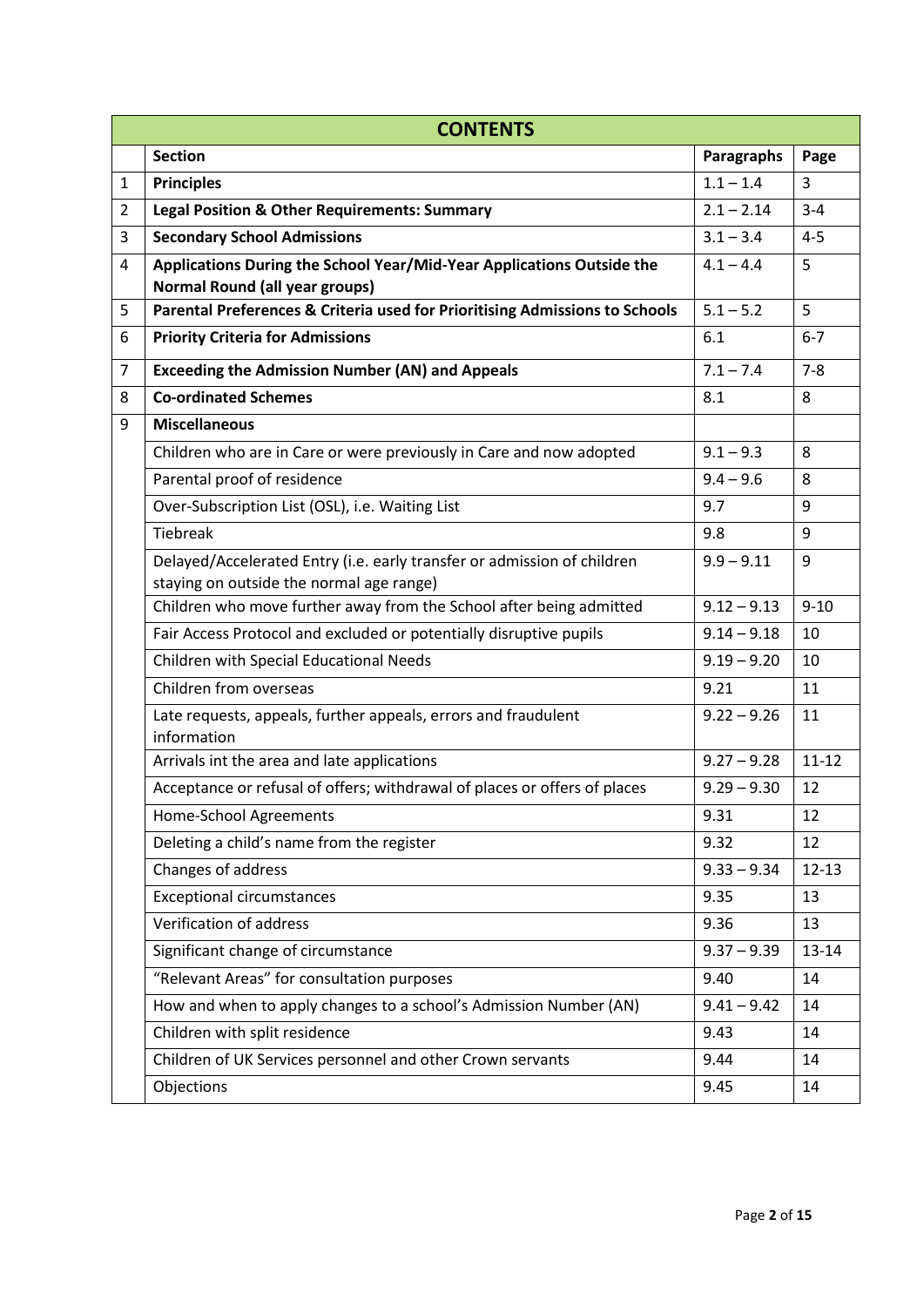# **1. Principles**

- 1.1 Kibworth Mead Academy is part of The Mead Educational Trust (TMET) and TMET is the admissions authority for the school.
- 1.2 Kibworth Mead Academy has engaged Leicestershire County Council Local Authority (LA) to co-ordinate admissions for the school.
- 1.3 Kibworth Mead Academy's admissions policy should:
	- i. Offer clarity regarding legal requirements and statutory guidance.
	- ii. Maintain parental rights and ease the process of admission for parents and children.
- 1.4 Children's entitlements are as follows: entitlement to a place at Kibworth Mead Academy is dependent on the parent/carer applying at the appropriate time and subject to the priority criteria (over subscription list) in this policy.

## **2. Legal Position & Other Requirements: Summary**

- 2.1 The Local Authority has a duty to provide school places for all pupils resident in its area.
- 2.2 The Local Authority is required to coordinate admissions for all residents in its area. To this purpose it must have an approved scheme for coordination with which Kibworth Mead Academy will participate fully.
- 2.3 Parents must ensure suitable full-time education for their children by attendance at school or otherwise; they are not obliged to do this before the child has reached compulsory school age.
- 2.4 Compulsory school age is from the term immediately following a child's 5th birthday. The School Leaving Date for 16 year-olds is the last Friday in June in the school year in which the child becomes 16.
- 2.5 Parents have a right to express a preference for a school place, including where the child has a Statement of Special Educational Needs/Education and Health Care Plan.
- 2.6 The Mead Educational Trust is the admissions authority for Kibworth Mead Academy. There is a minimum 6-week consultation period each year between 1 October and 31 January. Parents and local groups with an interest in the local area must be consulted. Consultation need only take place every seven years unless arrangements are not the same as in the previous consultation.
- 2.7 The Mead Educational Trust and Kibworth Mead Academy will consult on admission arrangements once every seven years as a minimum, even if there is no change (before publication of admission arrangements) and may alter the school's admission number.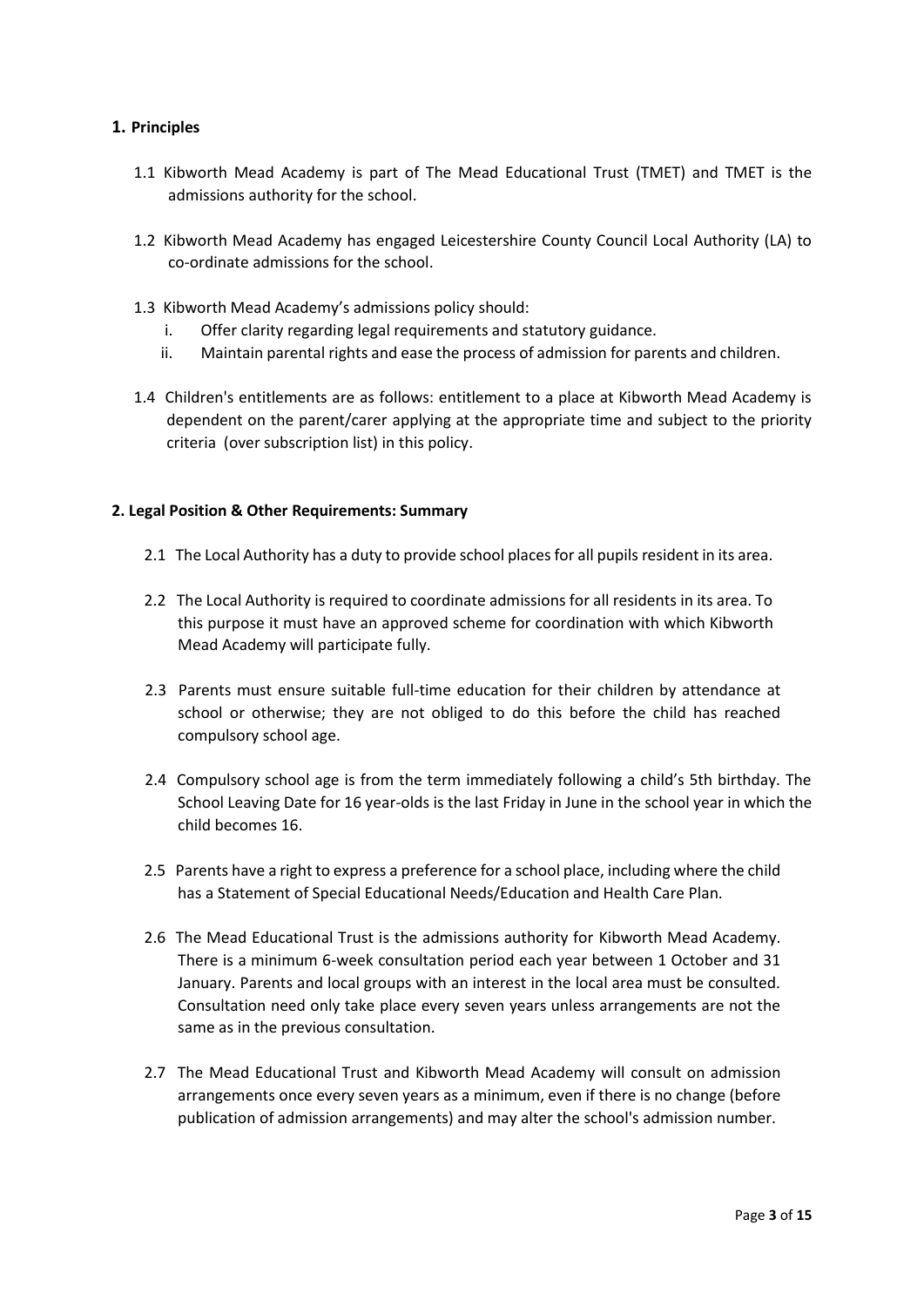- 2.8 Kibworth Mead Academy has a capped Admission Number (AN) of 180 for each of its 5 year groups. If this number needs to be altered, in some cases statutory notices must be published to allow interested parties to make representations. (NB A cap at 180 will mean we will no longer offer places at Secondary Transfer, including Mid-Year Admissions for all year groups, where there are more applications than number of places available).
- 2.9 Kibworth Mead Academy cannot argue that a child should not be admitted unless the admission would prejudice the efficient use of resources or efficient education: this normally means that the Admission Number (AN) must have been reached.
- 2.10 The Local Authority must allocate spare places in Kibworth Mead Academy according to objective and published priority criteria. The Greenwich Judgement means that children from other Authorities must be treated in the same way as Leicestershire children. The Rotherham Judgement disallows priority being given to parents who do not express a preference over those who do.
- 2.11 Parents whose preferences are refused have a right to appeal to an Independent Appeal Committee whose decision is binding, except for children with statements/Education and Health Care Plan (EHCP) whose parents can appeal to the Special Educational Needs Tribunal. Pupils admitted following appeal to Kibworth Mead Academy will have their admission confirmed by the Local Authority (this is because Kibworth Mead Academy has been directed, in effect, to admit the pupil in these circumstances).
- 2.12 There are differing premises requirements for children of different ages: these are laid out in the relevant regulations.
- 2.13 There are no required staffing ratios for junior and secondary age children in education law.
- 2.14 Department for Education guidance on admissions and appeals is contained in two Codes of Practice.

## **3. Secondary School Admissions**

- 3.1 Only the Local Authority (LA) can confirm secondary school places to pupils. For any admission or transfer the parent must complete the LA's online Common Application Form (paper forms are available on request) by the national closing date  $(31<sup>st</sup> October)$ . The School Admissions Service will need to check for factors such as exclusions or Statements of Special Educational Needs/Education and Health Care Plans, and will endeavour to process applications promptly. No child should be admitted without an offer letter from the LA where you live.
- 3.2 Schools receive lists of pupils expected to transfer in advance of admission. These lists are updated regularly in the Spring/Summer before admission.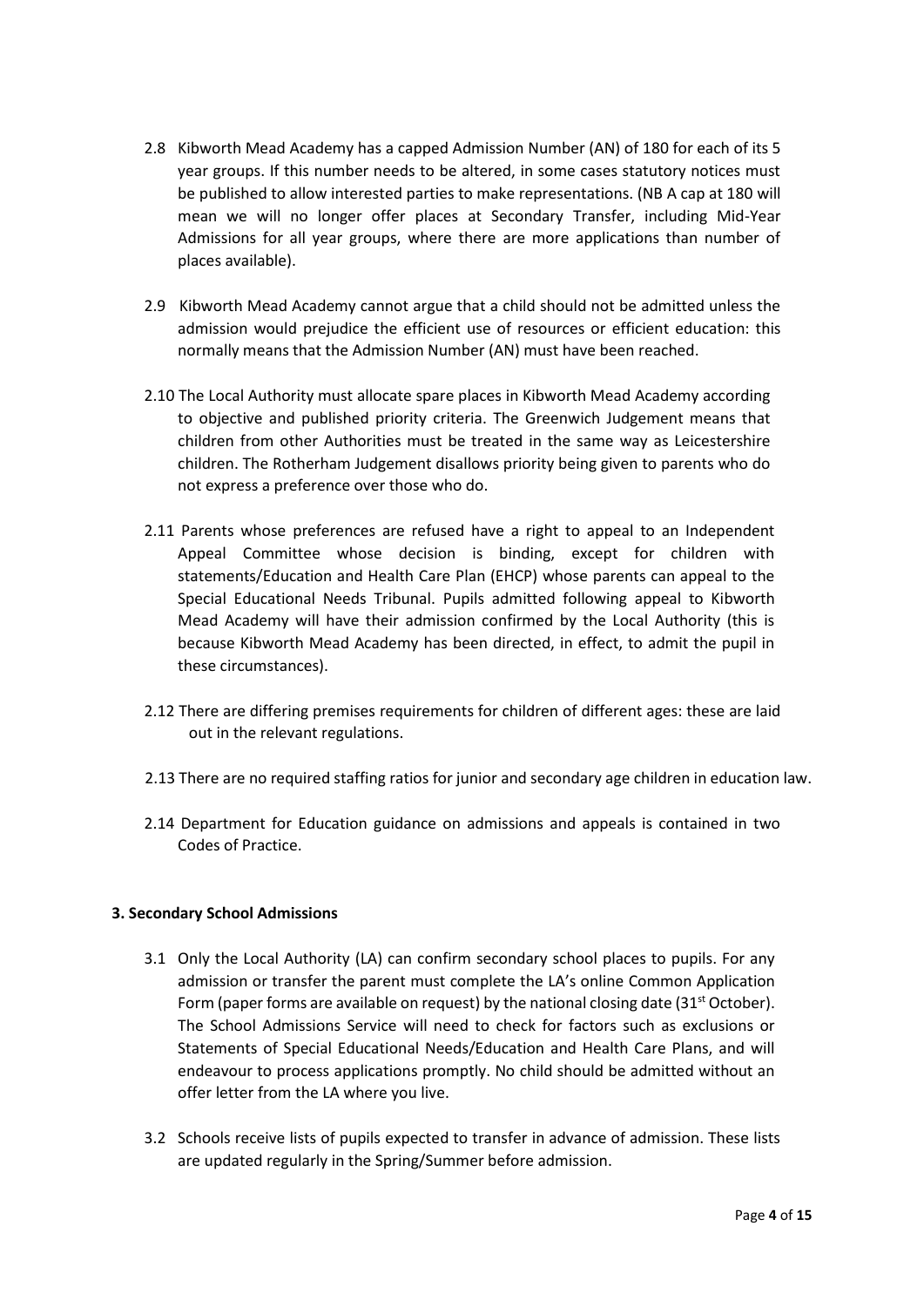- 3.3 All requests must be referred to the LA School Admissions Service.
- 3.4 Places will normally be allocated up to the capped Admission Number (AN) of 180, but for exceptions see section 7 on exceeding the AN. A cap at 180 will mean we will no longer offer places at Secondary Transfer, including Mid-Year Admissions for all year groups, where there are more applications than number of places available.

# **4. Applications During the School Year/Mid-Year Applications Outside the Normal Round (all year groups)**

- 4.1 All mid-term transfer requests will be co-ordinated through the LA School Admissions Service.
- 4.2 Before applying, parents are encouraged to arrange to visit the school, after which the parent should complete the LA's online Common Application Form (paper forms are available on request).
- 4.3 The aim wherever possible is to process mid-term applications within 10 working days (5 days if child is indicated as in care or previously in care). Delays may occur where further evidence or proof is required i.e. proof of house purchase, tenancy agreement, fair access information for complex or out of authority applications etc.
- 4.4 Where the mid-term application is made through the LA, the decision letter will either offer the place or refuse the place because the school is full. A refusal letter will also explain to the parent their right to appeal, and how they should do this.

# **5. Parental Preferences & Criteria used for Prioritising Admissions to Schools**

- 5.1 Application forms for school places allow parents to express up to three preferences for school places. Parents should rank their preferences, so that if more than one preference can be agreed, the one, which the parent wants most, is offered. However, the Local Authority considers all preferences to have equal value, e.g. one parent's first preference and another parent's second or third preference are to be considered equally against the admissions criteria. Requests for Kibworth Mead Academy are prioritised according to the admissions criteria below.
- 5.2 Late applications receive the lowest priority, i.e. they are only considered after all other applications, which were received on time, unless there is a significant reason for lateness (see separate section on late requests).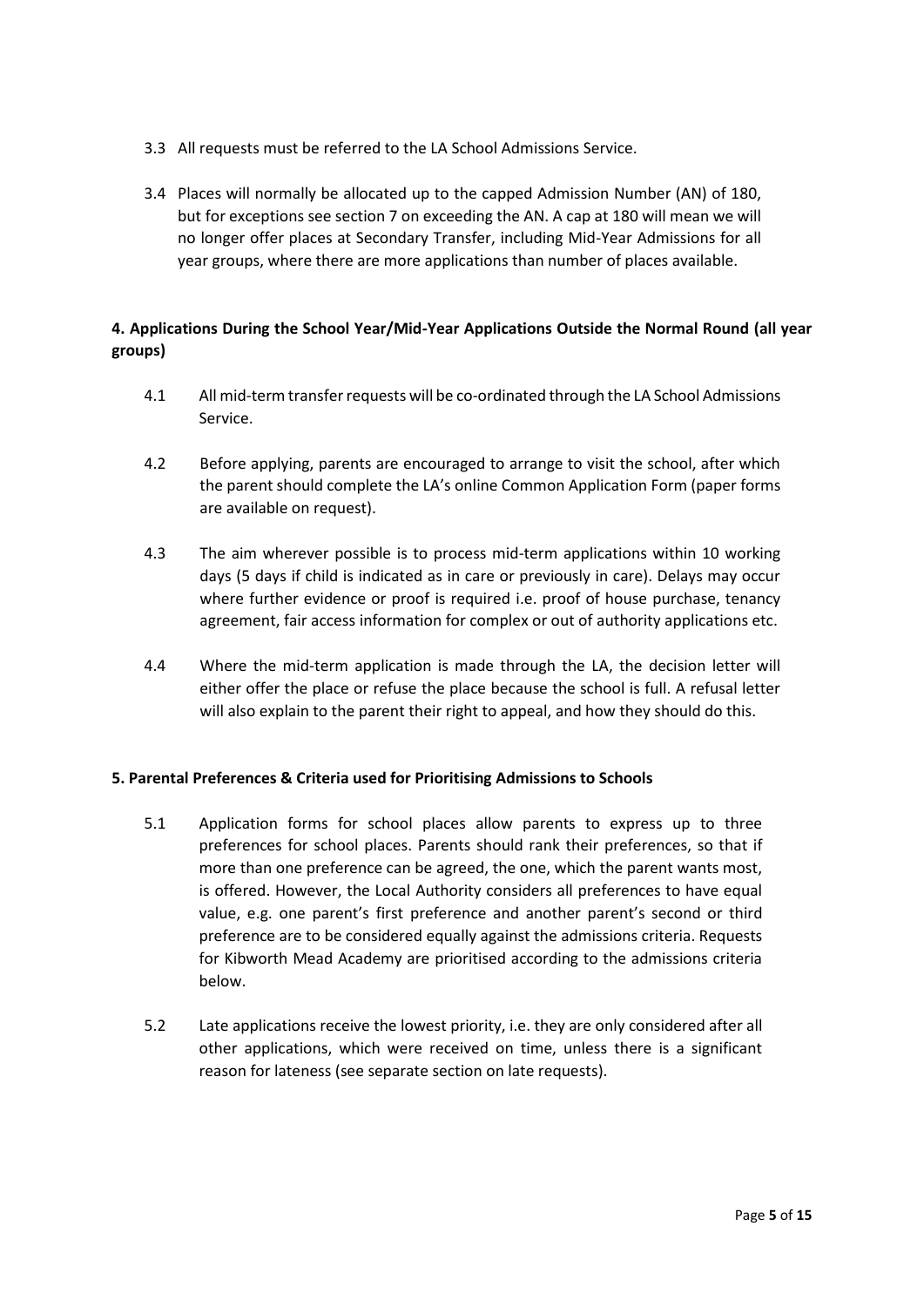# **6. Priority criteria for admissions**

6.1 If there are too many requests, priority will be given to children in the appropriate age range, whose parents applied on time, in the following order (see note i below). Places will be allocated to pupils who have an Education, Health and Care Plan (EHCP) which names the School before any other allocations are made.

| 1st | Children in the care of a local authority within England or who were<br>previously in the care of a local authority within and outside of England.<br>(See note ii).                                                                                                     |
|-----|--------------------------------------------------------------------------------------------------------------------------------------------------------------------------------------------------------------------------------------------------------------------------|
| 2nd | Pupils who have a serious medical condition or exceptional social or<br>domestic needs that make it essential that they attend the school<br>requested. (Professional documentation confirming the situation must<br>be submitted with the application). (See note iii). |
| 3rd | Pupils who will have an older brother or sister attending the same school<br>at the same time. (See note iv).                                                                                                                                                            |
| 4th | Children of members of staff (teaching and support staff) on a<br>permanent contract. (See note v).                                                                                                                                                                      |
| 5th | Pupils living nearest to the school measured in a straight-line distance<br>(home to school front gate). (See note vi).                                                                                                                                                  |

#### **Notes:**

- i) Combinations of the above criteria are used in priority order. Where the computerised system throws up an equality of distance for more than one child (whom do not have the same home address), the final tiebreaker will be by drawing lots.
- ii) A 'looked after child' is a child who is (a) in the care of a local authority, or (b) being provided with accommodation by a local authority in the exercise of their social services functions (see the definition in Section 22(1) of the Children Act 1989) at the time of making an application to a school. This oversubscription criterion includes all previously looked after children, including those children who appear (to the admissions authority) to have been in state care outside of England and ceased to be in state care as a result of being adopted. Previously looked after children are children who were looked after but ceased to be so because they were adopted (or became subject to a child arrangements order or special guardianship order).
- iii) If criterion 4 is used, professional supporting documentation from the Lead Professional must be supplied and must be submitted with the application. The following list are the areas that are considered exceptional:
	- a. Crown Servants (serving members of the armed forces).
	- b. Children subject to Child Protection Plans.
	- c. Hard to Place children who fall under the Fair Access Protocol.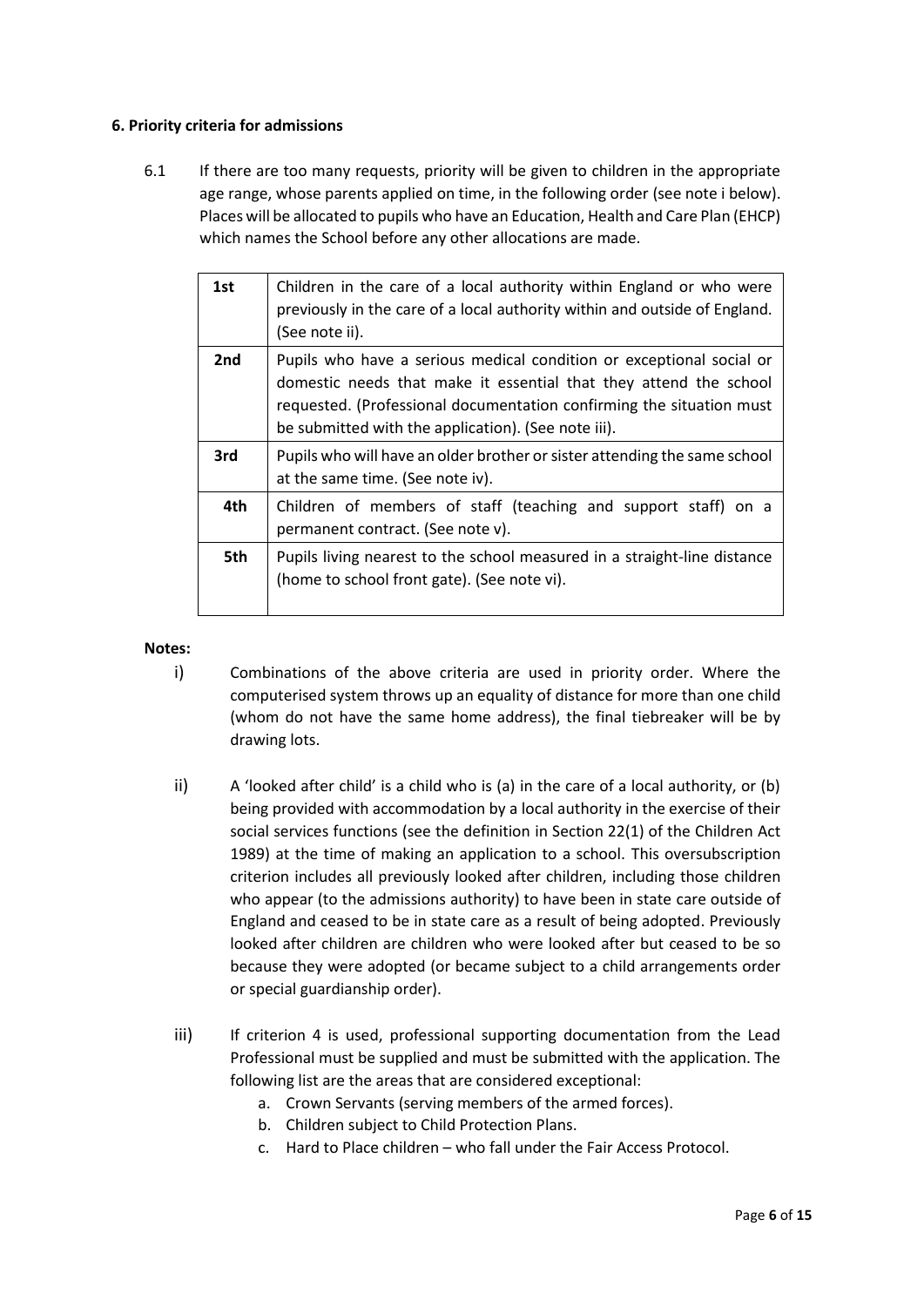d. Parents suffering domestic violence (This is dependent on documentary evidence by a lead professional).

Each case will be assessed on its individual merits.

- iv) The term "brother or sister" includes half brother or sister or legally adopted child being regarded as the brother or sister
- v) Admission authorities may give priority in their oversubscription criteria to children of staff in the following circumstances:
	- Where the member of staff has been employed at the school for 2 or more years at the time at which the application for admission to the school is made; and/or
	- The member of staff is recruited to fill a vacant post for which there is a demonstrable skill shortage.

Children include natural, adopted, step-children and children of cohabiting partners, living with the staff member or elsewhere.

The member of staff must be employed by The Mead Educational Trust and have worked at the Kibworth Mead Academy for at least 2 years.

vi) The child's place of residence is taken to be the parental home.

For Criterion (vi) above, measurement of distance is in a straight line from the centre point of the property to the school's main designated front gate, using a computerised mapping system (Geocoding). Where there is equal distance then lots will be drawn supervised by an independent officer.

## **7. Exceeding the Admission Number (AN) and Appeals**

- 7.1 At the time of normal transfers and mid term, if there are more requests than the capped admission number (AN) of 180, the Over Subscription List (OSL) will be applied up to the 180 cap. A cap at 180 will mean we will no longer offer places at Secondary Transfer, including Mid-Year Admissions for all year groups, where there are more applications than number of places available. Once this cap has been reached, all other places will be refused.
- 7.2 Parents whose child has been refused a place at Kibworth Mead Academy have a right to appeal. Kibworth Mead Academy has engaged the services of Leicestershire County Council's (LCC) appeals service to conduct all its appeals. Therefore, you can appeal using the Online School Admissions Appeal Form which is available via the LCC school admissions webpages (link on Kibworth mead Academy admissions page). The LCC appeals service will arrange the appeal to be heard by an independent panel, whose decision is binding on all parties.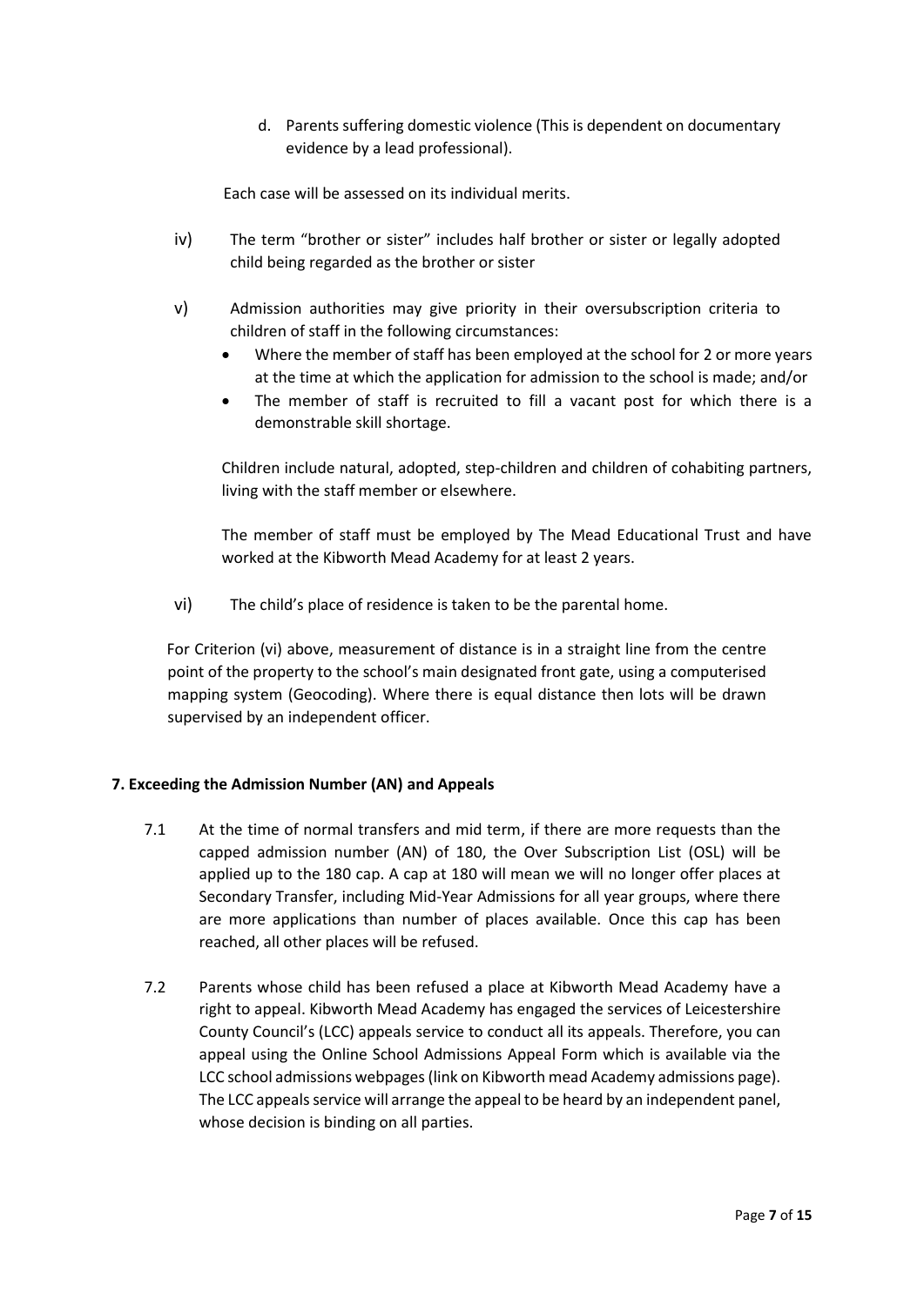- 7.3 It may be that in exceptional circumstances Kibworth Mead Academy may request admitting pupils above the AN. These situations should be viewed as exceptional and not as precedents for subsequent years or for other schools. Exceptional circumstances might be:
	- a) Children in public care;
	- b) "Hard to Place" children whose cases fall within the Fair Access protocol. See section 3 Ensuring fairness and resolving issues of the School Admissions Code (See priority criteria 4).
- 7.4 If an exceptional request to exceed the AN is made, either to the Local Authority or to Kibworth Mead Academy, any decision to approve this must be made in conjunction with interested parties. Parents' requests must still be referred to the School Admissions Service.

# **8. Co-ordinated Schemes**

8.1 Kibworth Mead Academy will work alongside the Local Authority on Co-ordinated Schemes.

## **9. Miscellaneous**

Children who are in Care or were previously in Care and now adopted

- 9.1 Children in care of a Local Authority and those children who were previously looked after children, but ceased to be so because they were adopted (or became subject to a residence order or special guardianship order) are considered under high priority by Kibworth Mead Academy.
- 9.2 In such circumstance, proof must be a letter from the last local authority that placed the child in care.
- 9.3 To be considered as *'in care or previously in care',* Kibworth Mead Academy does not stipulate a minimum length of time the child is or has been in care.

## Parental proof of residence

In the event of criterion (v) from the OSL being invoked, the child's full HOME ADDRESS determines whether you would be given PRIORITY admission for Kibworth Mead Academy.

- 9.4 When, after reasonable enquiry, Kibworth Mead Academy is unclear about a family address, the matter must be referred to the School Admissions Service at the Local Authority.
- 9.5 The School Admissions Service will need to seek evidence of residence from parents where the matter is unclear.
- 9.6 Kibworth Mead Academy will be vigilant regarding addresses given by parents before transfer to the next phase of education, particularly if there is a late or unexpected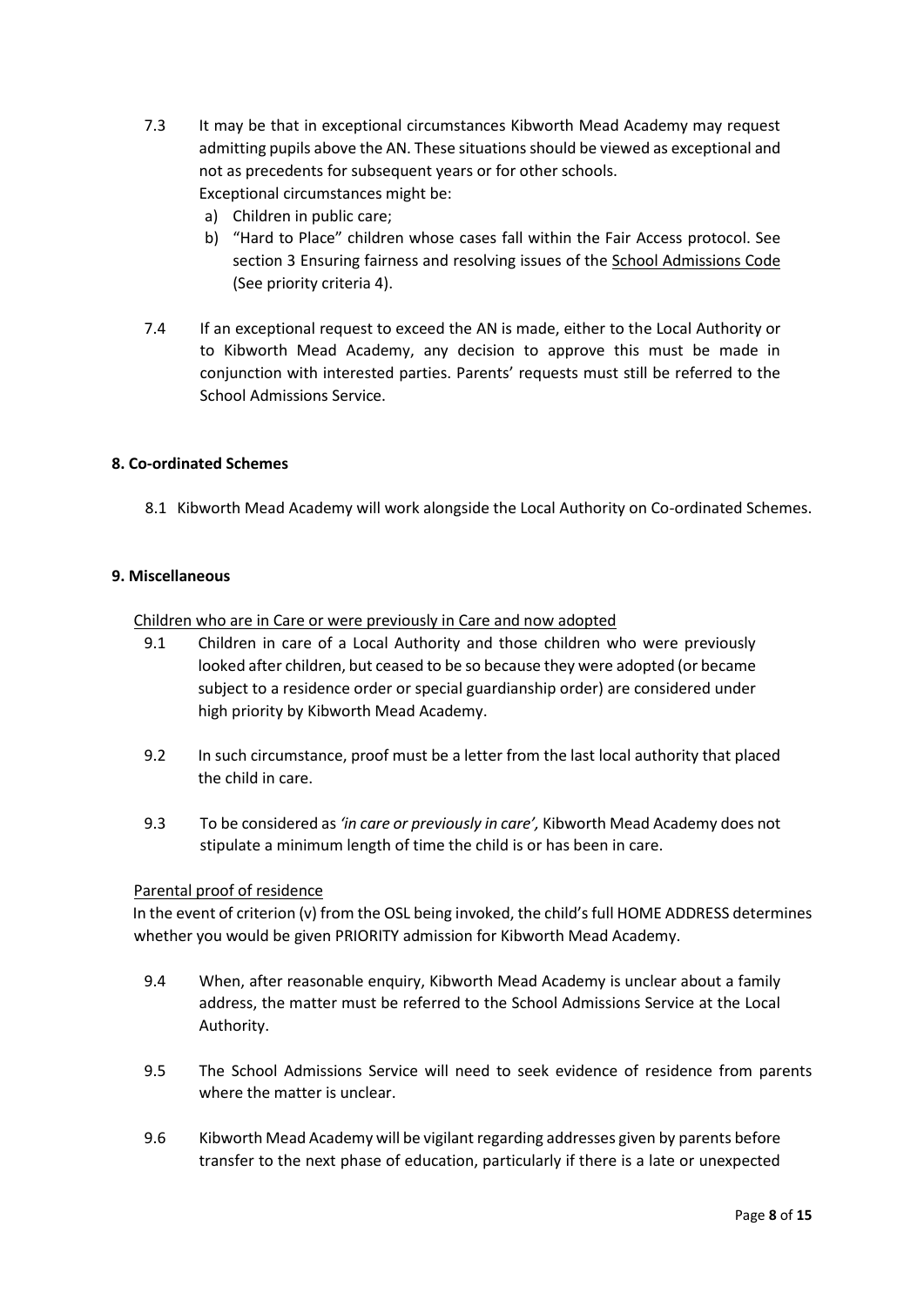change of address close to transfer. Any queries be referred to the School Admissions Service.

# Over-Subscription List (OSL), i.e. Waiting List

9.7 For parents whose children have been refused a place, they will automatically be added to Kibworth Mead Academy's OSL (waiting) list. The OSL for admission will remain open until the end of the Autumn Term in the admission year. The OSL is ranked using the oversubscription criteria listed in section 6. The OSL may change, this means that a child's OSL position during the year could go 'up' or 'down'. The OSL makes no distinction between on time or late applications.

## Tiebreak

9.8 In instances where more than one child has an equal weighting in accordance with our priority criteria, the tiebreaker used is straight-line distance between where the home address meets a public highway to Kibworth Mead Academy's designated main front gate, with whoever is closer being offered the school place. Where there is equal distance then lots will be drawn supervised by an independent officer.

# Delayed/Accelerated Entry (i.e**.** early transfer or admission of children staying on outside the normal age range)

Definition of Delayed/Accelerated Entry: a written request to the Principal seeking for their child to remain a year below/above their chronological age group.

- 9.9 Early transfers or admission of children staying on outside the normal age-range are exceptional and must be approved by Kibworth Mead Academy. Parents may request delayed/accelerated entry. The request must be in writing to the Principal by 1 October\* and accompanied where possible with lead professional documentation supporting the request. *\*NB parents/carers are advised to continue to apply for the chronological age group (by 31 October) alongside the request for delayed/accelerated entry in case the request is refused.*
- 9.10 Professional advice (e.g. from an Educational Psychologist) on the suitability of the arrangement may be sought in some cases, but this would not override any admissions decision. If the child has a Statement of Special Educational Need/Education and Health Care Plan, the view of the Special Educational Needs Assessment Service (SENA) must be sought.
- 9.11 Children transferring younger than the normal age for transfer are subject to the same priority criteria as children in the normal transfer age-group, as long as:
	- Kibworth Mead Academy agrees that early transfer is appropriate;
	- the child has been taught in classes with the academic year group which is one year older for at least three years.

## Children who move further away from the school after being admitted

9.12 A child who has started attending Kibworth mead Academy whose place of residence changes and, as a consequence, s/he then lives further away than children who earlier in the process had a place refused is entitled to retain his/her place at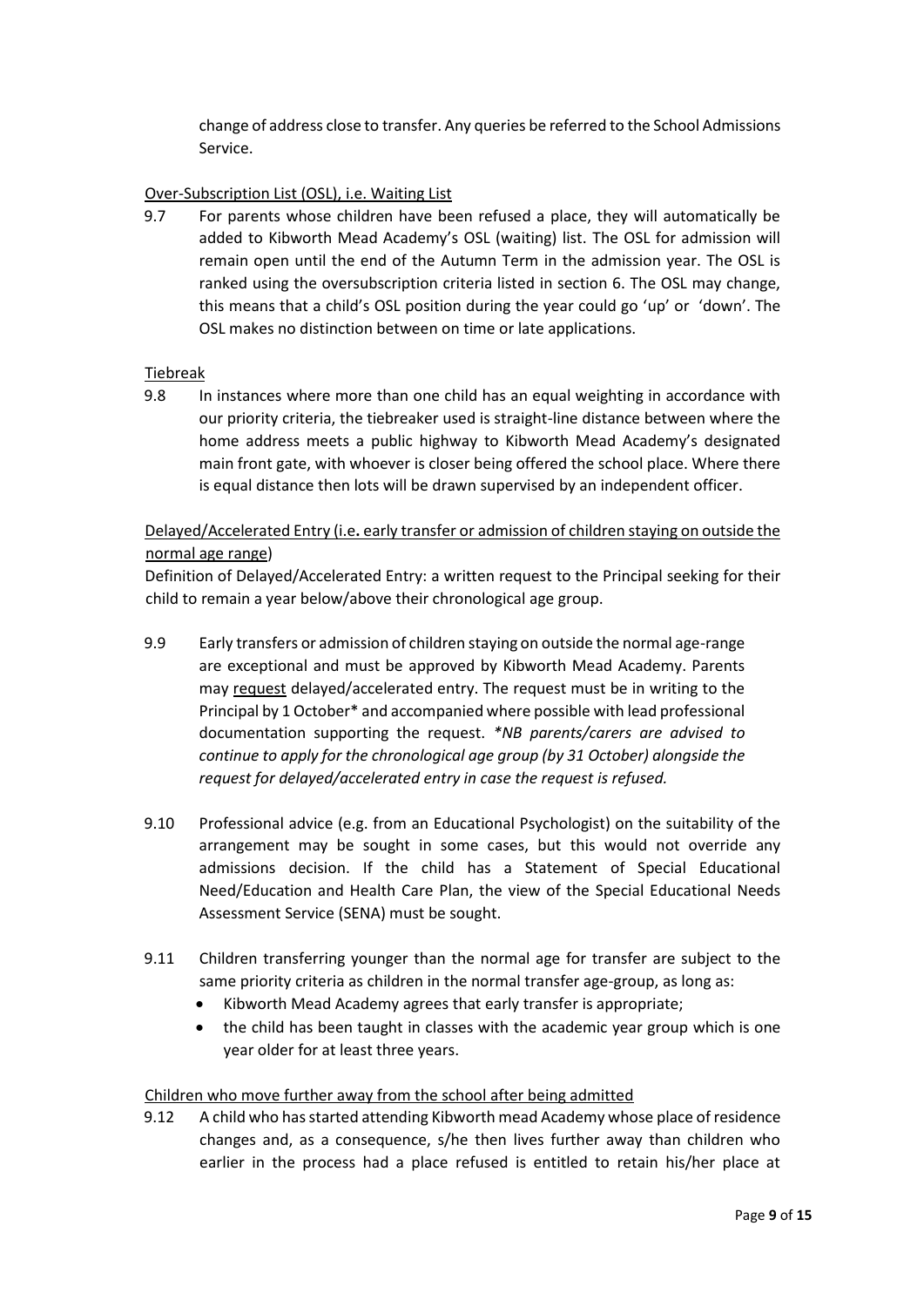Kibworth Mead Academy and should not be asked to leave or have their name deleted from the register.

9.13 If there are queries about transport in these situations, refer to the School Admissions Service.

### Fair Access Protocol and excluded or potentially disruptive pupils

- 9.14 Kibworth Mead Academy will participate in full with the LA's Fair Access Protocol in order to ensure that the most vulnerable children are offered a place at a suitable school as quickly as possible. In exceptional circumstances, this may include admitting children above the school' published capped admission number (AN) of 180.
- 9.15 Kibworth Mead Academy may refuse admission because the pupil may disrupt the education of other pupils, but will consider exceptions according to the School Admissions Code and will refer the case to the Fair Access Protocol (ref section 3 of the School Admissions Code 'Ensuring fairness and resolving issues').
- 9.16 Kibworth Mead Academy may refuse admission when the school is the pupil's closest one and the parent has applied properly, or where there is a place available within the AN, but will consider exceptions. Kibworth Mead Academy will not automatically accept pupils excluded from a previous school.
- 9.17 There is no obligation to comply with a parental preference for a child who has been permanently excluded from two or more schools for a period of two years following the latest exclusion. Parents of such children lose their right of appeal regarding admission. Kibworth Mead Academy will have the right of appeal against a direction to admit such a child.

It is possible that a child may receive a second permanent exclusion just before he or she is due to transfer school in the normal round. In these circumstances, Kibworth Mead Academy may admit the child, if the child's second permanent exclusion is issued after a transfer allocation has been notified to the parent, but before the actual transfer to the new school.

9.18 A permanently excluded pupil must not be removed from Kibworth Mead Academy register until any exclusion appeal is complete or until the time limit for notification of appeal has passed.

#### Children with Special Educational Needs

9.19 All governing bodies are required by section 324 of the Education Act 1996 to admit to a school a child with a statement of special educational needs/Education and Health Care Plan that names that school. This is not an oversubscription criterion and schools must admit Statemented/EHCP children whether they have places or not. Kibworth Mead Academy will therefore not refuse admission for a child with special educational needs.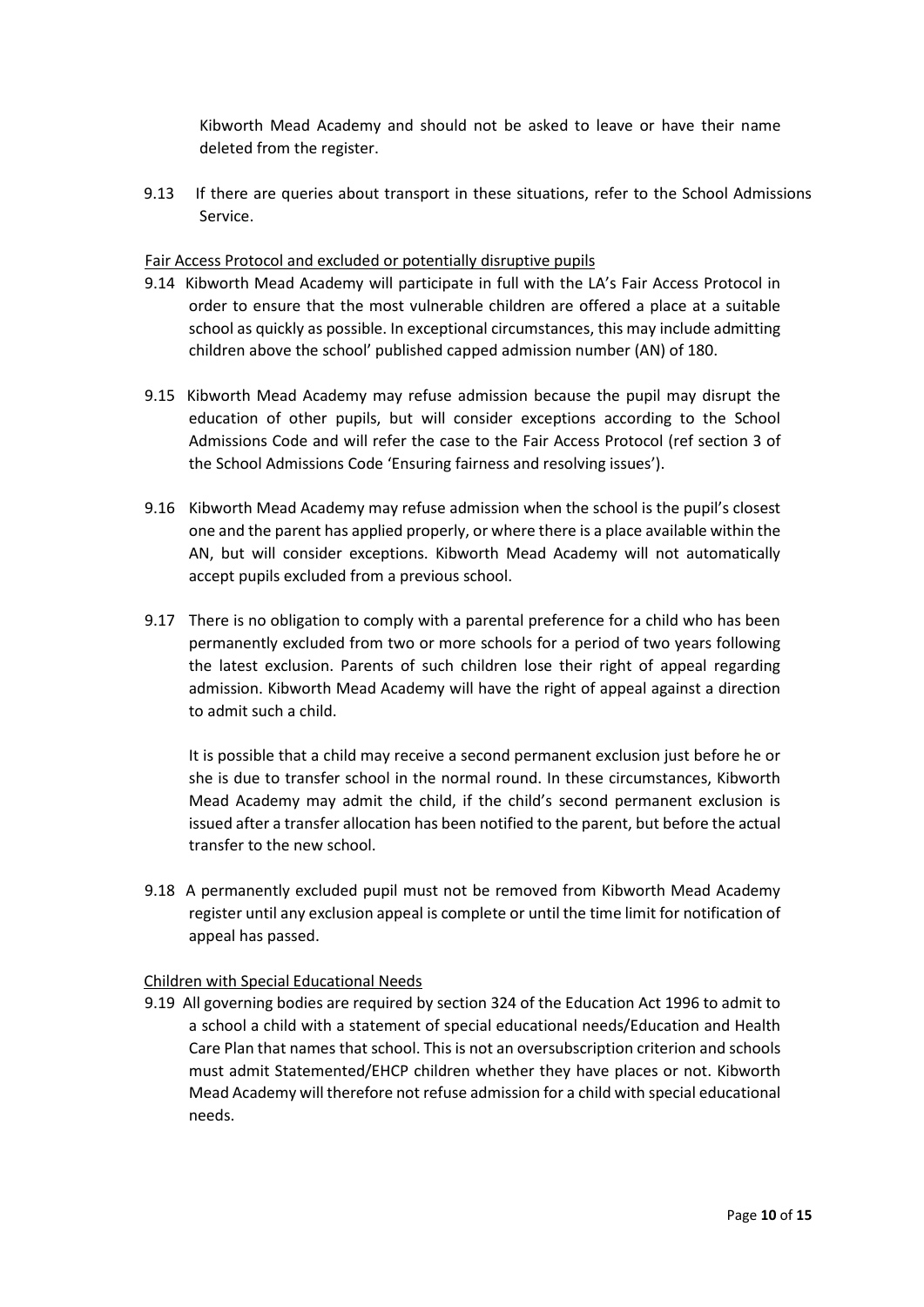9.20 Pupils with special educational needs but no Statement/Education and Health Care Plan are dealt with through normal admissions policy, and Kibworth Mead Academy cannot refuse to admit a pupil because he/she does not have a Statement/EHCP or is being assessed for a Statement.

## Children from overseas

9.21 The wording of the School Admissions Code applies.

## Late requests, appeals, further appeals, errors and fraudulent information

- 9.22 Late requests for school places, e.g. those received after a closing date, will be considered on their merits, but generally will have the lowest priority of all requests, even when Kibworth Mead Academy is the nearest school. This means that it is probable that a late request will not be allowed if Kibworth Mead Academy has reached its cap of 180 in the given year group(s) and/or is oversubscribed and there is no clear and significant reason (supported with documentary evidence) that it was beyond the parent's control for not applying at the appropriate time, e.g. parent ill for some time or family returning from abroad.
- 9.23 Appellants do not have the right to a second appeal in respect of Kibworth Mead Academy for the same academic year unless it can be demonstrated that there has been a significant exceptional or material change in circumstances of the parent, child or school. Examples being:
	- It has been agreed that there were procedural faults in the original appeal.
	- New significant evidence has come to light.
	- Medical reasons (apart from medical attention for distress or anxiety as a result of unsuccessful appeals).
	- Significant change to the school has come to light.

(This is not a finite list; each case will be considered on its merits by the lead admissions or *appeals officer)* 

- 9.24 Where Kibworth Mead Academy has made an error in any aspect of processing a school application, and it has been established that had the error not occurred it would have resulted in the applicant legitimately securing a school place, Kibworth Mead Academy must honour the applicant a school place, even if the school is full.
- 9.25 Where it has been determined the error was made by the applicant, Kibworth Mead Academy will not be held responsible, i.e. an incorrect date of birth, failure to mention sibling(s), failure to provide supporting evidence etc.
- 9.26 If the allocation of a place has been made on the basis of fraudulent or intentionally misleading information, the offer of the place may be withdrawn.

## Arrivals into the area and late applications

9.27 Requests for all students, including those that move their place of residence resulting in Kibworth Mead Academy being the closest school, will be refused a place if the capped AN of 180 has been reached and/or the school is oversubscribed.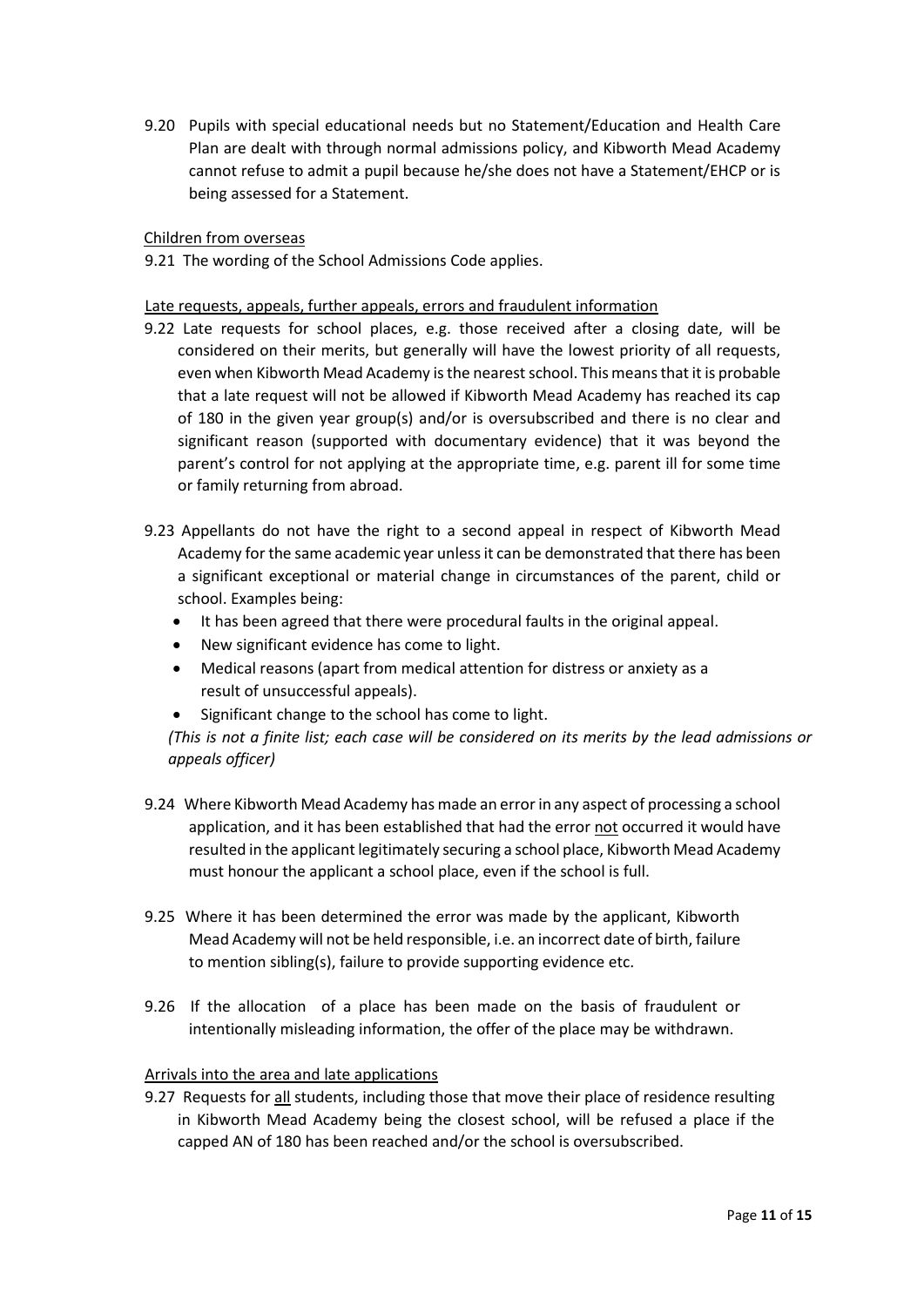However, if there are available places, where the application is submitted and agreed within 90 days of the house move, the maximum period the priority will be afforded to take up the offer and start at the school is by half a school term from the point the application was received.

Applications will be regarded as late if the application is made after 90 days of the family's house move.

9.28 Late applications (whether mid-term or within the normal round) will receive the lowest priority unless the parent can provide clear and convincing documentary reasons by the closing date for the normal round of applications or within 90 days of moving into the catchment.

## Acceptance or refusal of offers; withdrawal of places or of offers of places

- 9.29 In the normal admissions round (i.e. when offers for secondary transfers are made on national offer date of 1st March), it will be assumed by the School Admissions Service that the offer is accepted unless it is refused. Once the academic year begins the school place should be taken up within 20 school days. For mid-term applications (outside the normal round) the offer must be taken up within 20 school days from the offer date. If not, the School Admissions Service will afford the parent a reasonable time (the regulations state 2 weeks) plus additional 7 days for a reminder, to accept the offered place. If no acceptance is received the offered place may be withdrawn.
- 9.30 Kibworth Mead Academy reserves the right to withdraw a school place, or an offer of a place, where the place has been obtained by false or misleading information, for example an incorrect address or date of birth. Kibworth Mead Academy will be vigilant about such matters. Where an offer is withdrawn on the basis of misleading information, the application will be considered afresh, and a right of appeal offered if an offer is refused.

## Home-School Agreements

9.31 The School Standards & Framework Act www.legislation.gov.uk does not allow signing a home-school agreement to be a condition for admission.

## Deleting a child's name from the register

9.32 The Education Pupil Registration Regulations describe the circumstances in which a child's name can be deleted from a school's register. In normal circumstances it is not reasonable to delete a child's name from the school's register until it is confirmed that he/she is receiving education elsewhere. In unclear cases, please seek advice from School Admissions and Pupil Services.

## Changes of address

9.33 Principles:

a) Where Kibworth Mead Academy is over-subscribed and a family move to a place of residence that makes Kibworth Mead Academy the nearest school after a published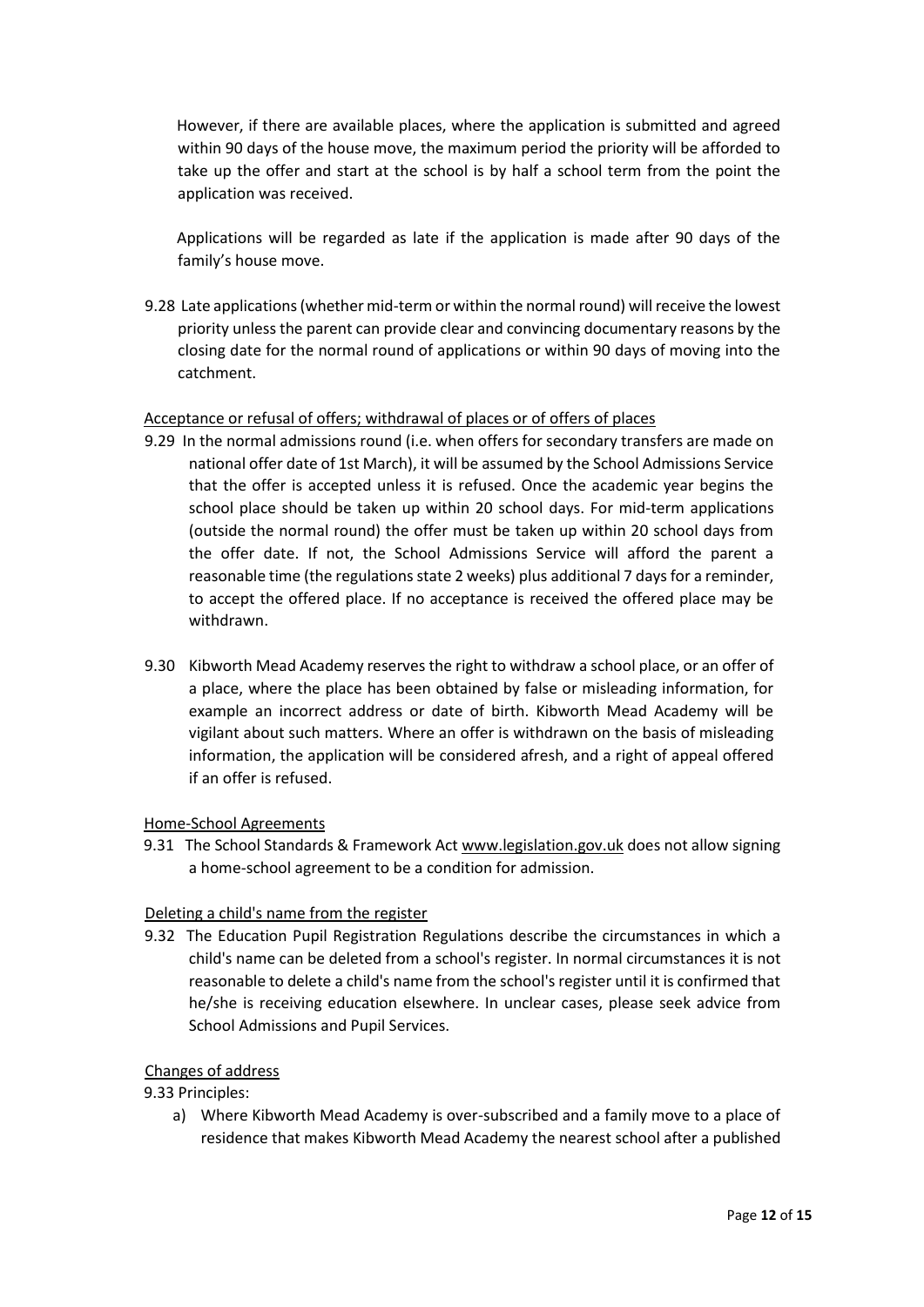closing date for submission of applications, the School Admissions Service should seek to clarify parents' claims of change of address.

- b) Generally, only one address is recognised for each family, and only one family for each address.
- c) Places, or offers of places, may be withdrawn if they were based on incorrect information from the parents or their representatives.
- d) Each case is considered on its facts.
- 9.34 A cap at 180 will mean we will no longer offer places at Secondary Transfer, including MidYear Admissions in all year groups, where there are more applications than number of places available. If an exception to the AN is being considered, what is generally not accepted when allocating places in over-subscribed schools includes:
	- a) Purchase of a second property by a family, while the first property is retained.
	- b) Rented accommodation, while a previous property is retained.
	- c) Offers or exchange of contracts on intended purchases or sales of properties.
	- d) Informal accommodation arrangements with friends or relatives.

## Exceptional circumstances

9.35 The School Admissions Service will always give serious consideration to any exceptional situations, such as where a family has been forced by circumstance to move into temporary accommodation, having lost their previous residence, or where there is a longterm separation between the parents and the child spends time in the week at two separate parents' addresses.

## Verification of address

## 9.36 The following will apply

- a) Parents'/Carers' written confirmation and declarations will be sought regarding important information. Parents/Carers will be asked to verify in writing that they are residing at the address claimed and that it is their main residence. Places will be withdrawn if such declarations are subsequently found to be incorrect or not honoured and the school is oversubscribed.
- b) Documentary evidence such as Council Tax payment or Child Benefit letter information will be sought.
- c) Claims of new residence will be judged on circumstances and the documents provided; completion of both sale and purchase, where relevant, are normally necessary before a place is allocated.
- d) Officers may be authorised to visit addresses to clarify whether families are living at the addresses claimed. Such visits will be undertaken in a reasonable fashion, by officers carrying appropriate identification.

## Significant change of circumstance

9.37 Kibworth Mead Academy considers fresh information in support of a parental preference for a school place, even if it is received at a late stage in the admissions process. In normal circumstance there will be no difficulty in meeting the parent's preference if all the school places have not been allocated with the given year group(s).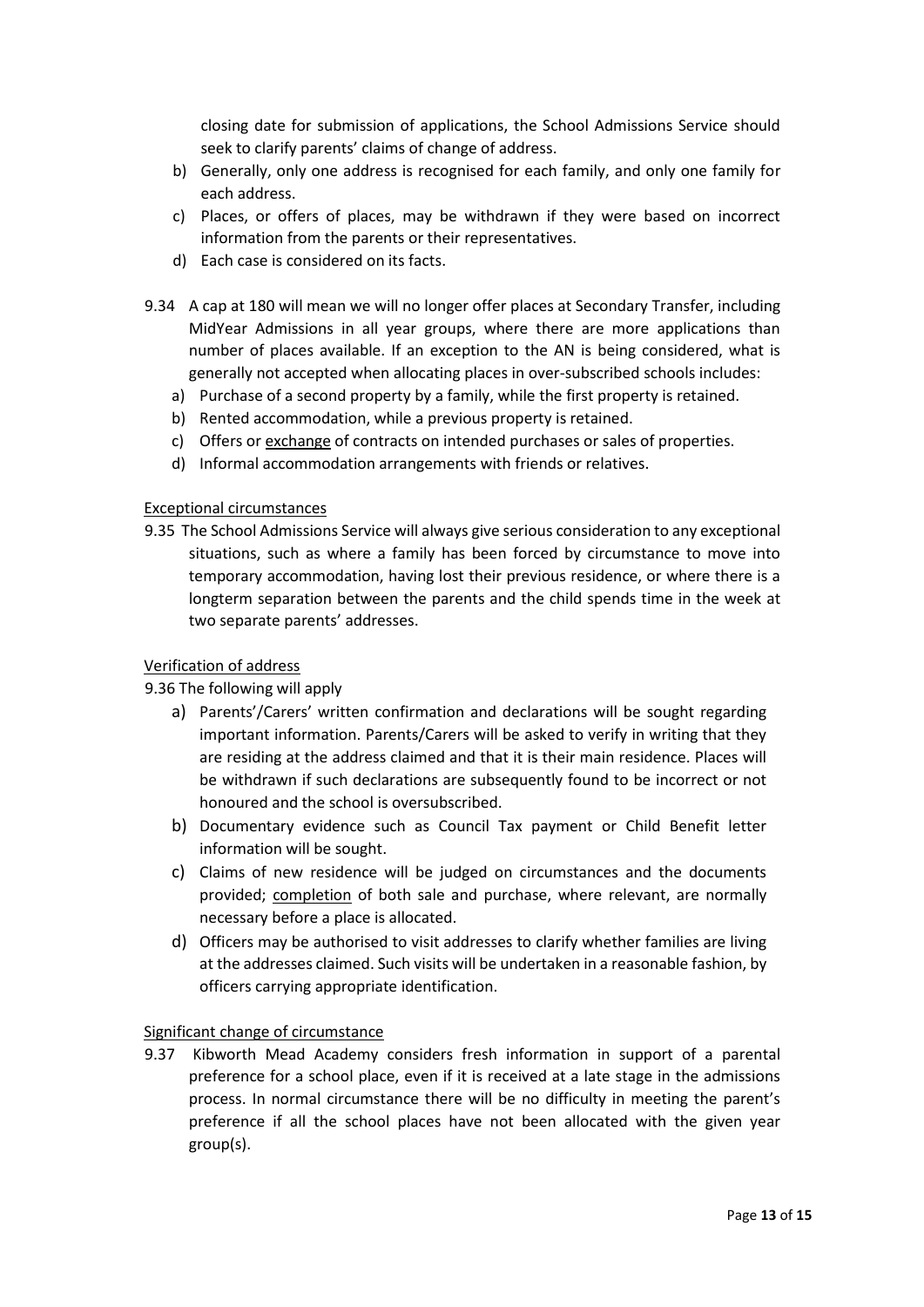- 9.38 Where Kibworth Mead Academy's places have all been allocated, the School Admissions Service will be unable to offer a place, but may give higher priority to the parent's request if a place subsequently becomes available, according to the family's circumstances, in accordance with the priority criteria.
- 9.39 Verification, e.g. from professional persons or bodies, may be sought from the parent to confirm a change of circumstances. In such circumstance it remains the parent's duty to gather and provide the evidence.

# "Relevant Areas" for consultation purposes

9.40 Kibworth Mead Academy will consult within "relevant areas" on admissions arrangements, i.e. (a) local schools, colleges and the local community in Leicestershire and relevant neighbouring authorities (b) see priority criteria re oversubscription.

# How and when to apply changes to a school's Admission Number (AN)

- 9.41 If Kibworth Mead Academy's AN is increased, this should be applied immediately to every year group in the school, unless this would have a detrimental effect on teaching and learning, e.g. limits to the number and size of rooms available or large numbers in classes.
- 9.42 If Kibworth Mead Academy's AN is decreased, this should be applied only to the entry year group, unless numbers in other year groups need to be restricted, for instance if there is overcrowding in other year groups.

## Children with split residence

9.43 Where a child lives for part of the week with one parent and for part of the week with the other parent, the address recognised by the local authority is the one where the child lives for the majority of the school week. Where it is claimed that the weekly residence arrangement varies, both addresses will be valid, and in some cases the child may be eligible to be offered a place at more than 1 school. These definitions depend on the written declaration of both parents, and if the claimed residence arrangement is a found to be false, the child's place at Kibworth Mead Academy may be withdrawn even if the child has started attending.

## Children of UK Services personnel and other Crown servants

- 9.44 The following will apply:
	- Such children must be allocated a place in advance of arriving in the area (as long as one is available), provided the application is accompanied by an official letter that declares a relocation date. The Admission Authority must not refuse to process an application and must not refuse a place solely because the family do not yet have an intended address, or do not yet live in the area.
	- The Admission Authority must use the address at which the child will live when applying the school's oversubscription criteria, as long as the parents provide some evidence of their intended address. The Admission Authority must use a Unit or quartering address as the child's home address when considering the